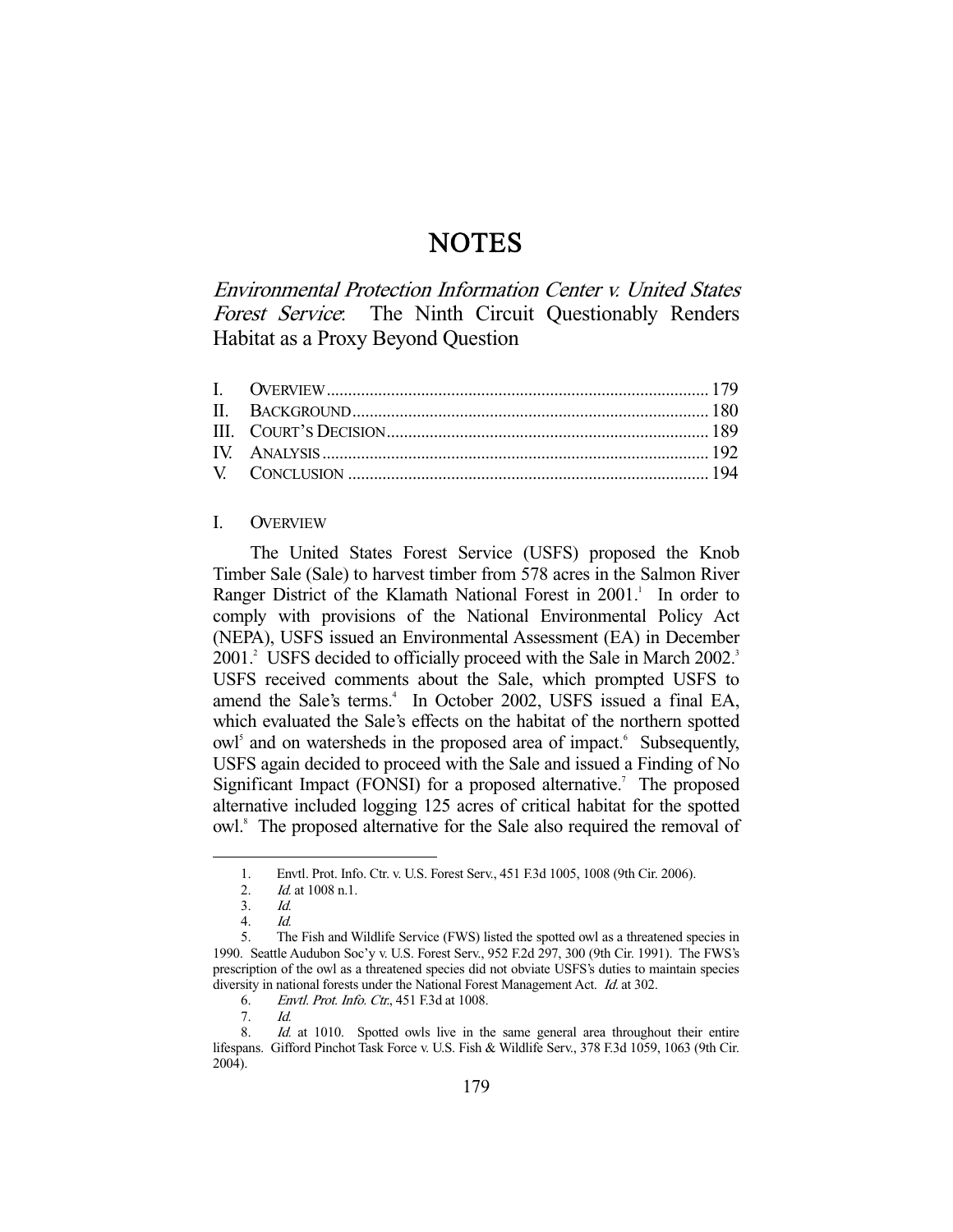fourteen acres of the spotted owl's nesting habitat and called for fifty-one acres of "high" quality nesting habitat to be degraded to "moderate" quality.<sup>9</sup>

 Consequently, the Environmental Protection Information Center (EPIC) filed suit in the United States District Court for the Eastern District of California alleging that USFS violated both NEPA and the National Forest Management Act (NFMA).<sup>10</sup> The district court granted summary judgment to USFS on all claims.<sup>11</sup> EPIC appealed the district court's decision.<sup>12</sup> The United States Court of Appeals for the Ninth Circuit reviewed the district court's judgment *de novo*.<sup>13</sup> EPIC argued that USFS violated NFMA when USFS assessed the potential impact on wildlife in the proposed Sale area because USFS relied on studies of effects on habitat, rather than examinations of effects on individual species populations.<sup>14</sup> The Ninth Circuit *held* that USFS's methodology of using habitat as a proxy for evaluating effects on wildlife in the proposed Sale area was neither arbitrary nor capricious. Environmental Protection Information Center v. United States Forest Service, 451 F.3d 1005, 1018 (9th Cir. 2006).

#### II. BACKGROUND

 NFMA evolved from a series of legislative measures, the first of which Congress passed in the late nineteenth century.<sup>15</sup> In 1891, Congress passed the Creative Act, which gave the President authority to set aside forest reserves.<sup>16</sup> Subsequently, President Harrison set aside thirteen million acres of forest reserves.<sup>17</sup> However, the Creative Act did not contain any regulatory structure embedded in its language.<sup>18</sup> Therefore, Congress passed the Organic Act of  $1897<sup>19</sup>$ , which provided that all forest reserves set aside by the President "shall be as far as practicable controlled and administered in accordance with the

<sup>9.</sup> *Envtl. Prot. Info. Ctr.*, 451 F.3d at 1010.

 <sup>10.</sup> Id. at 1008.

 <sup>11.</sup> Id.

<sup>12.</sup> See id. (providing the decision of the appeal of the grant of summary judgment).

 <sup>13.</sup> Id.

<sup>14.</sup> *Id.* at 1017.

<sup>15.</sup> See generally CHARLES F. WILKINSON & H. MICHAEL ANDERSON, LAND AND RESOURCE PLANNING IN THE NATIONAL FORESTS (1987) (documenting the history of national forests and USFS).

 <sup>16.</sup> Id. at 17-18.

<sup>17.</sup> Jack Tuholske & Beth Brennan, The National Forest Management Act: Judicial Interpretation of a Substantive Environmental Statute, 15 PUB. LAND L. REV. 53, 57 (1994).

<sup>18.</sup> WILKINSON & ANDERSON, *supra* note 15, at 18.

 <sup>19.</sup> Id. at 18.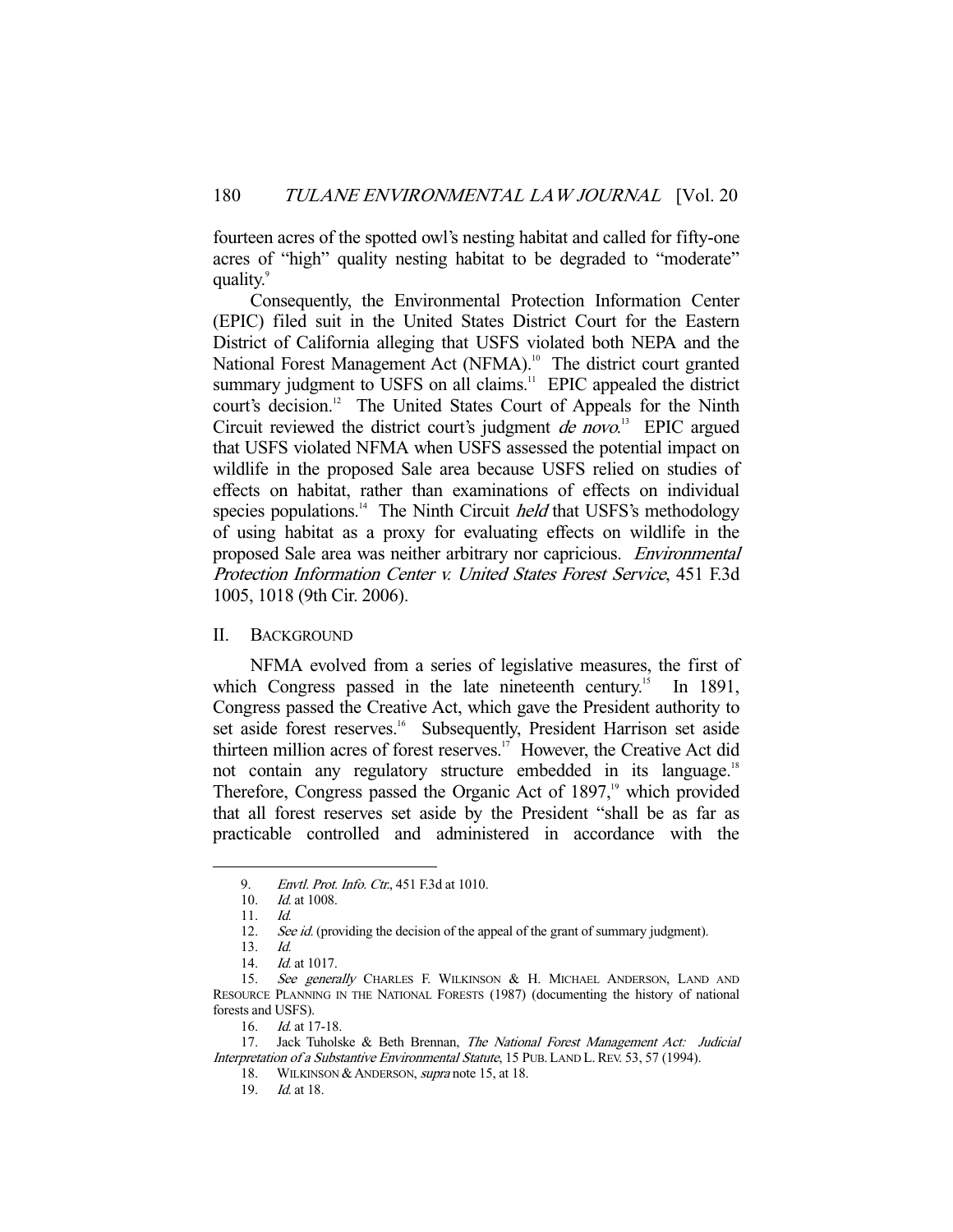[provisions of the Organic Act]."20 Accordingly, the Department of Interior administered the forest reserves.<sup>21</sup>

 Congress then transferred the administration of the reserves to the Department of Agriculture (Department) in 1905.<sup>22</sup> At that time, Gifford Pinchot led the Division of Forestry within the Department.<sup>23</sup> Congress renamed the "Division of Forestry" the "Forest Service" approximately one month after Congress transferred the forest reserves to the Department.<sup>24</sup> Then, in 1907, Congress designated that the forest reserves were to be known as "national forests."<sup>25</sup> Following the transfer of the forest reserves to the Department, Congress authorized the Secretary of Agriculture (Secretary) to "examine, locate, and purchase such forested, cut-over, or denuded lands . . . [as] may be necessary . . . for the production of timber."<sup>26</sup>

 By 1960, Congress declared national forests should be used for "outdoor recreation, range, timber, watershed, and wildlife and fish purposes"27 and called upon the Secretary to "administer the renewable surface resources of the national forests for multiple use and sustained yield."<sup>28</sup> In 1974, the Agriculture and Forestry Committee of the Senate found "questions relating to the condition and use of [American] renewable resources ha[d] increased in number and intensity over the last decade."29 Congress attempted to answer these questions by passing the Forest and Rangeland Renewable Resources Planning Act of 1974  $(FRRRPA).$ <sup>30</sup>

 In FRRRPA, Congress required the Secretary to assess renewable resources due to the "vital importance of America's renewable resources of the forest . . . to the [n]ation's social and economic well-being" and "the necessity for a long term perspective in planning and undertaking related national renewable resource programs administered by the Forest

 <sup>20.</sup> Organic Act of 1897 (codified as amended at 16 U.S.C. § 475 (2000)). Relevant sections of the Organic Act noted herein have been enfolded into post-1897 statutes governing national forests. See WILKINSON & ANDERSON, supra note 15, at 18 n.58 (noting amendments made to the Act).

<sup>21.</sup> WILKINSON & ANDERSON, *supra* note 15, at 18.

 <sup>22.</sup> Id.

<sup>23.</sup> *Id.*<br>24. *Id.* 

Id.; see id. at 18 nn.60-61 (noting Congress transferred the reserves in February 1905 and changed the name in March 1905).<br>25. Id. at 18.

*Id.* at 18.

 <sup>26.</sup> Weeks Act of 1911 (codified as amended at 16 U.S.C. § 515 (2000)).

 <sup>27.</sup> Multiple-Use Sustained-Yield Act of 1960, 16 U.S.C. § 528 (2000).

<sup>28.</sup> *Id.*  $\frac{1}{2}$  529.

 <sup>29.</sup> S.REP. NO. 93-686 (1974), as reprinted in 1974 U.S.C.C.A.N. 4060, 4063.

 <sup>30.</sup> Id.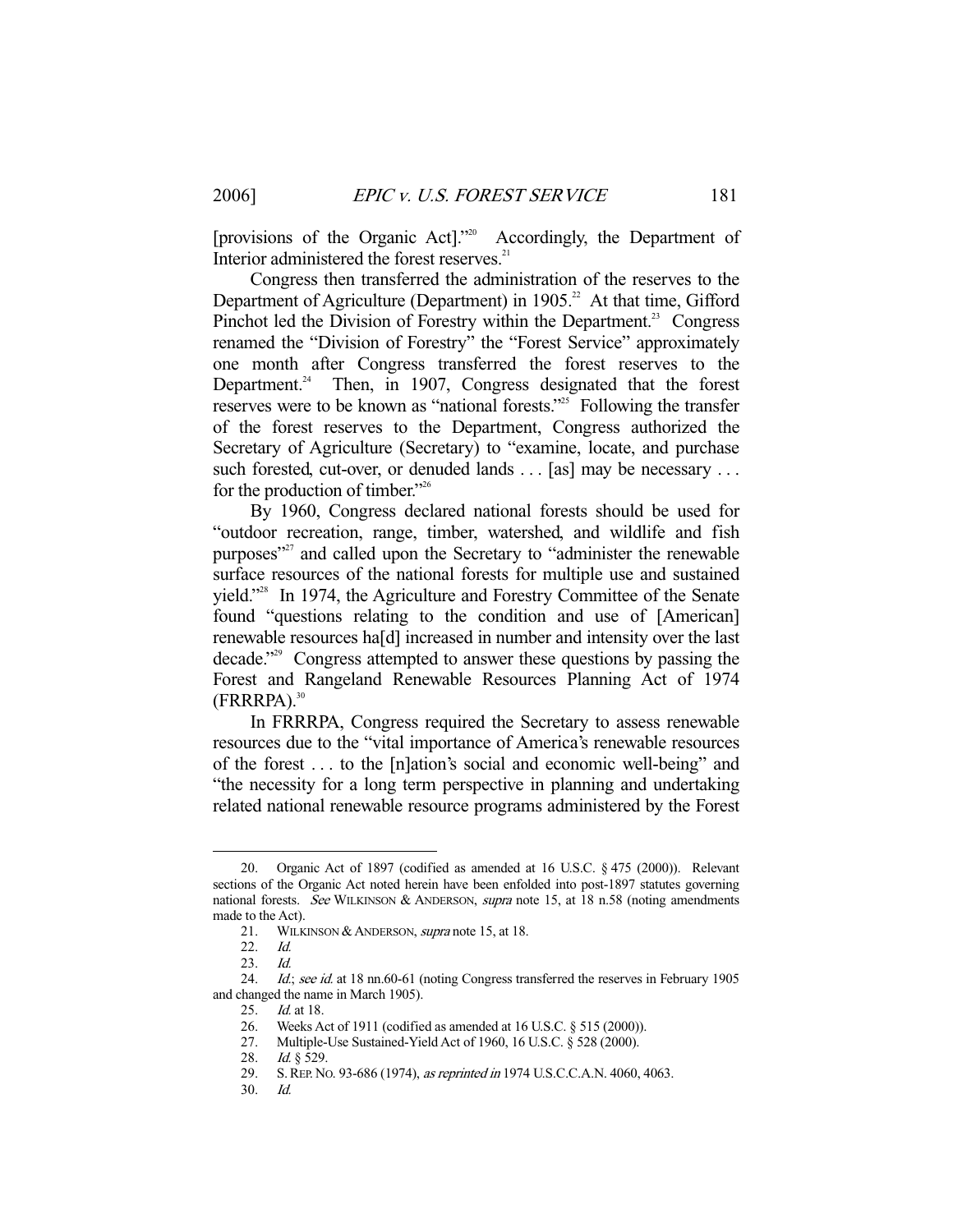Service."<sup>31</sup> A series of federal court decisions limiting timber production, however, prompted Congress to reevaluate the parameters prescribed by FRRRPA.<sup>32</sup> Subsequently, Congress amended FRRRPA through the passage of the National Forest Management Act of 1976.<sup>33</sup>

 Among the changes enacted, Congress implemented the specific requirement that the Secretary develop working plans for national forests $34$  that would "provide for diversity of plant and animal communities based on the suitability and capability of the specific land area in order to meet overall multiple-use objectives."35 Congress further required the Secretary to implement regulations to enact the provisions of NFMA.<sup>36</sup> USFS presented the first planning regulations under NFMA in 1979, later codified at 36 C.F.R. § 219.<sup>37</sup>

 In the 1979 regulations, USFS promulgated management objectives that included "provid[ing] for and maintain[ing] diversity of plant and animal communities to meet overall multiple-use objectives" in national forests.<sup>38</sup> Specifically, USFS sought to "maintain or improve fish and wildlife habitats"<sup>39</sup> and "improve critical and essential habitats of threatened or endangered plant and animal species."<sup>40</sup> Therefore, USFS stipulated that management practices shall "ensure that fish and wildlife habitats [were] managed to maintain viable populations of all existing native vertebrate species and to improve habitat of selected species . . . to the extent practicable."<sup>41</sup>

 In order to maintain viable populations of species, USFS required the forecast of population viability be cast in terms of "population trends" and the "amount and quality of habitat" when feasible.<sup>42</sup> USFS further mandated that planners identify management indicator species

 <sup>31.</sup> Forest and Rangeland Renewable Resources Planning Act of 1974, Pub. L. No. 93- 378, § 2, 88 Stat. 476, 476 (1974) (codified as amended by the National Forest Management Act of 1976 in sections of 16 U.S.C.).

 <sup>32.</sup> See S. REP. NO. 94-893, at 8 (1976), as reprinted in 1976 U.S.C.C.A.N. 6662, 6669 (noting that "[r]ecent developments have underscored the need for legislative changes to enable the Forest Service to perform its proper role of management").

 <sup>33.</sup> National Forest Management Act of 1976,

<sup>16</sup> U.S.C. §§ 1600-14 (2000) (originally enacted as the Forest and Rangeland Renewable Resources Planning Act of 1974).

 <sup>34.</sup> Id. §§ 1603-04.

 <sup>35.</sup> Id. § 1604(g)(3)(B).

 <sup>36.</sup> Id. § 1613.

 <sup>37.</sup> National Forest System Land and Resource Management Planning, 44 Fed. Reg. 53,928, 53,928 (Sept. 17, 1979) (codified in 36 C.F.R. § 219 (1983) (repealed 2001)).

 <sup>38. 36</sup> C.F.R. § 219.13(b)(5).

<sup>39.</sup> Id.  $\frac{39}{4}$  219.10(b)(9).

<sup>40.</sup> Id.  $\S$  219.10(b)(10).

<sup>41.</sup> *Id.* § 219.13(b)(8).

 <sup>42.</sup> Id. § 219.12(g)(1).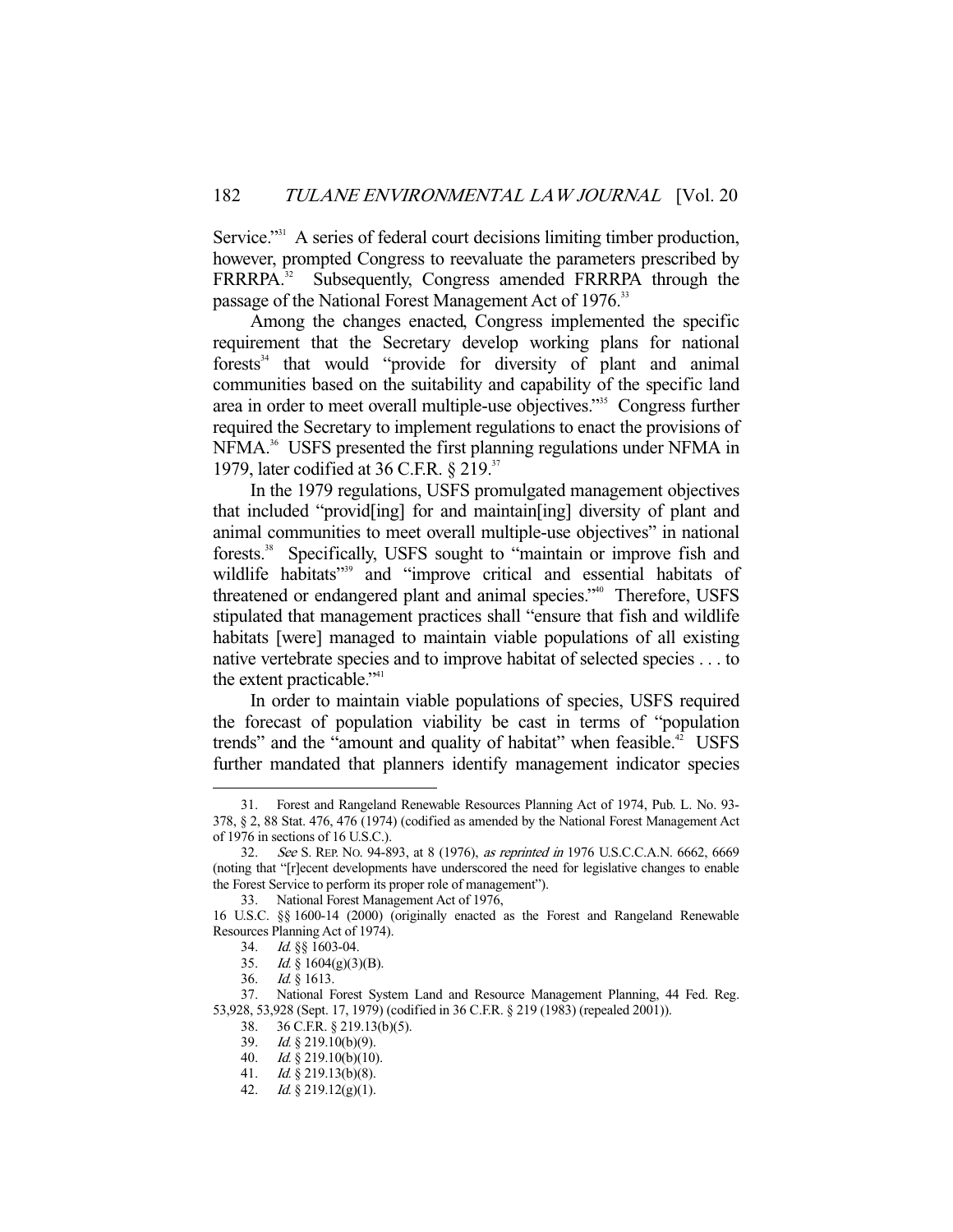(MIS) to assess fish and wildlife resources.<sup>43</sup> The regulations required USFS to consider identified endangered and threatened species, species with special habitat needs, commonly-pursued species, and species that indicated the effects of MIS management.<sup>44</sup> USFS provided for such consideration of species by monitoring "population trends of the management indicator species" and the determination of "relationships to habitat changes."<sup>45</sup> USFS never completed any forest plans under these regulations.<sup>46</sup>

 Finding the regulations of section 219 to be too onerous, by 1982, USFS sought to streamline the planning process for national forests under new regulations. $47$  USFS, however, did not eliminate the stipulation for species viability or the MIS concept to ease planning burdens.<sup>48</sup> Rather, USFS sought to strengthen the requirement for species diversity in keeping with congressional intent.<sup> $49$ </sup> The regulations continued to call on USFS to "provide for and maintain diversity of plant and animal communities"<sup>50</sup> and to "provide for adequate fish and wildlife" habitat to maintain viable populations."<sup>51</sup> Accordingly, USFS defined a viable population as that "which ha[d] the estimated numbers and distribution of reproductive individuals to insure its continued existence [wa]s well distributed in the planning area."<sup>52</sup> Section 219.19 required USFS to maintain viable populations by monitoring MIS population trends and MIS's relationships to habitat changes.<sup>53</sup> USFS further provided that "[p]lanning alternatives shall be stated and evaluated in terms of both amount and quality of habitat and of animal population trends of the management indicator species."<sup>54</sup>

<sup>43.</sup> Id.  $§$  219.12(g)(2). The regulations also required that USFS provide reasons why it designated species as MIS. Id.

 <sup>44.</sup> Id.

 <sup>45.</sup> Id. § 219.12(g)(6).

 <sup>46.</sup> National Forest System Land and Resource Management Planning, 65 Fed. Reg. 67,514, 67,516 n.1 (Nov. 9, 2000).

 <sup>47.</sup> National Forest System Land and Resource Management Planning, 47 Fed. Reg. 7,678, 7,679 (Feb. 22, 1982).

 <sup>48.</sup> National Forest System Land and Resource Management Planning, 47 Fed. Reg. 43,026, 43,034 (Sept. 30, 1982).

 <sup>49.</sup> Id. at 43,036.

 <sup>50. 36</sup> C.F.R. § 219.27(a)(5) (1983) (repealed 2001).

<sup>51.</sup> *Id.* § 219.27(a)(6).

<sup>52.</sup> *Id.* § 219.19.

 <sup>53.</sup> Id. § 219.19(a)(6).

 <sup>54.</sup> Id. § 219.19(a)(2).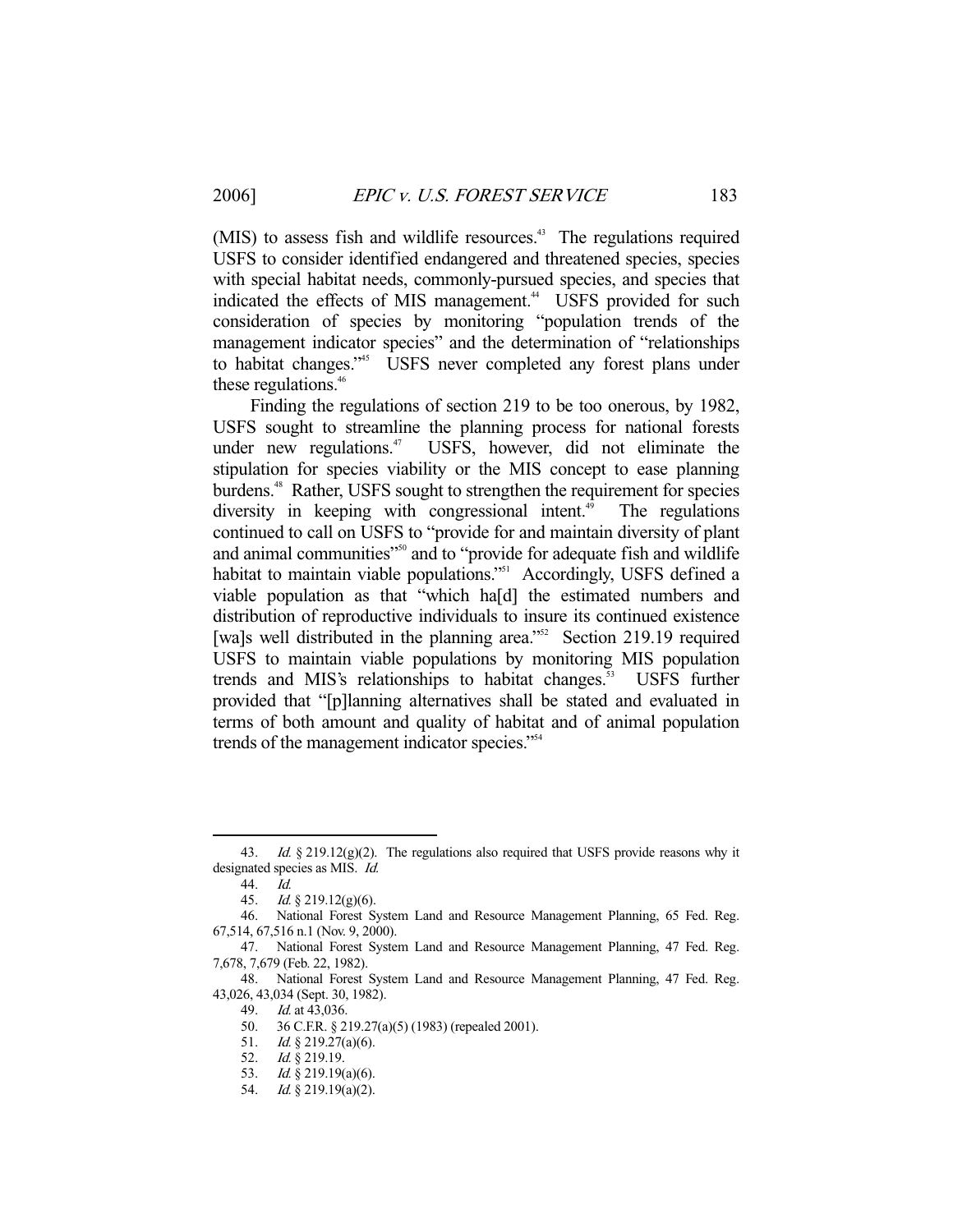The 1982 regulations endured minor amendments following their codification, but for the most part remained intact until 2000.<sup>55</sup> In 2000, the regulations underwent a major overhaul, as USFS sought to adjust to changing ideas and concepts, including sustainability and ecosystem management.<sup>56</sup> The regulations eliminated the MIS concept and put in its place rules that required the monitoring of ecosystem diversity $57$  and species diversity based upon the evaluation of "focal species" and "species-at-risk."58 Accordingly, USFS stipulated this assessment be done through the monitoring of ecological conditions and, when circumstances required, populations for some focal species and some species-at-risk.<sup>59</sup> The regulations allowed for a transition period in order to provide time for USFS to bring plans into line with the new regulations. $60$ 

 In 2001, though, the Department determined that USFS "[was] not sufficiently prepared to fully implement the new planning rule agencywide."61 As a result, USFS extended the transition period for revamping forest plans and permitted USFS the choice of continuing to operate under the 1982 regulations or implementing changes under the 2000 regulations. $62$  USFS again extended the transition period in 2002. $63$ In 2003, USFS provided the same extension to site-specific projects.<sup>64</sup> USFS issued an interpretation of the transition rule in 2004, clarifying that USFS "must consider the best available science in implementing and . . . in amending existing plans" and USFS could continue to use the 1982 regulations until USFS adopted a final planning rule.<sup>65</sup>

 By 2005, however, USFS had promulgated a new framework for national forest planning.<sup>66</sup> In the new regulations, USFS focused on

 <sup>55.</sup> See National Forest System Land and Resource Management Planning, 65 Fed. Reg. 67,514, 67,516 (Nov. 9, 2000).

 <sup>56.</sup> Id.

 <sup>57. 36</sup> C.F.R. § 219.11(a)(1)(i) (2001).

 <sup>58.</sup> Id. § 219.11(a)(1)(ii).

<sup>59.</sup> *Id.* § 219.11(a)(1)(ii)(A)-(B).

 <sup>60.</sup> Id. § 219.35.

 <sup>61.</sup> National Forest System Land and Resource Management Planning; Extension of Compliance Deadline, 66 Fed. Reg. 27,552, 27,552 (May 17, 2001).

 <sup>62.</sup> Id. at 27,554.

 <sup>63.</sup> National Forest System Land and Resource Management Planning; Extension of Compliance Deadline, 67 Fed. Reg. 35,431, 35,434 (May 20, 2002).

 <sup>64.</sup> National Forest System Land and Resource Management Planning; Extension of Compliance Deadline for Site-Specific Projects, 68 Fed. Reg. 53,294, 53,297 (Sept. 10, 2003).

 <sup>65.</sup> National Forest System Land and Resource Management Planning; Use of Best Available Science in Implementing Land Management Plans, 69 Fed. Reg. 58,055, 58,057 (Sept. 29, 2004).

 <sup>66.</sup> National Forest System Land and Resource Management Planning, 70 Fed. Reg. 1,023, 1,023 (Jan. 5, 2005).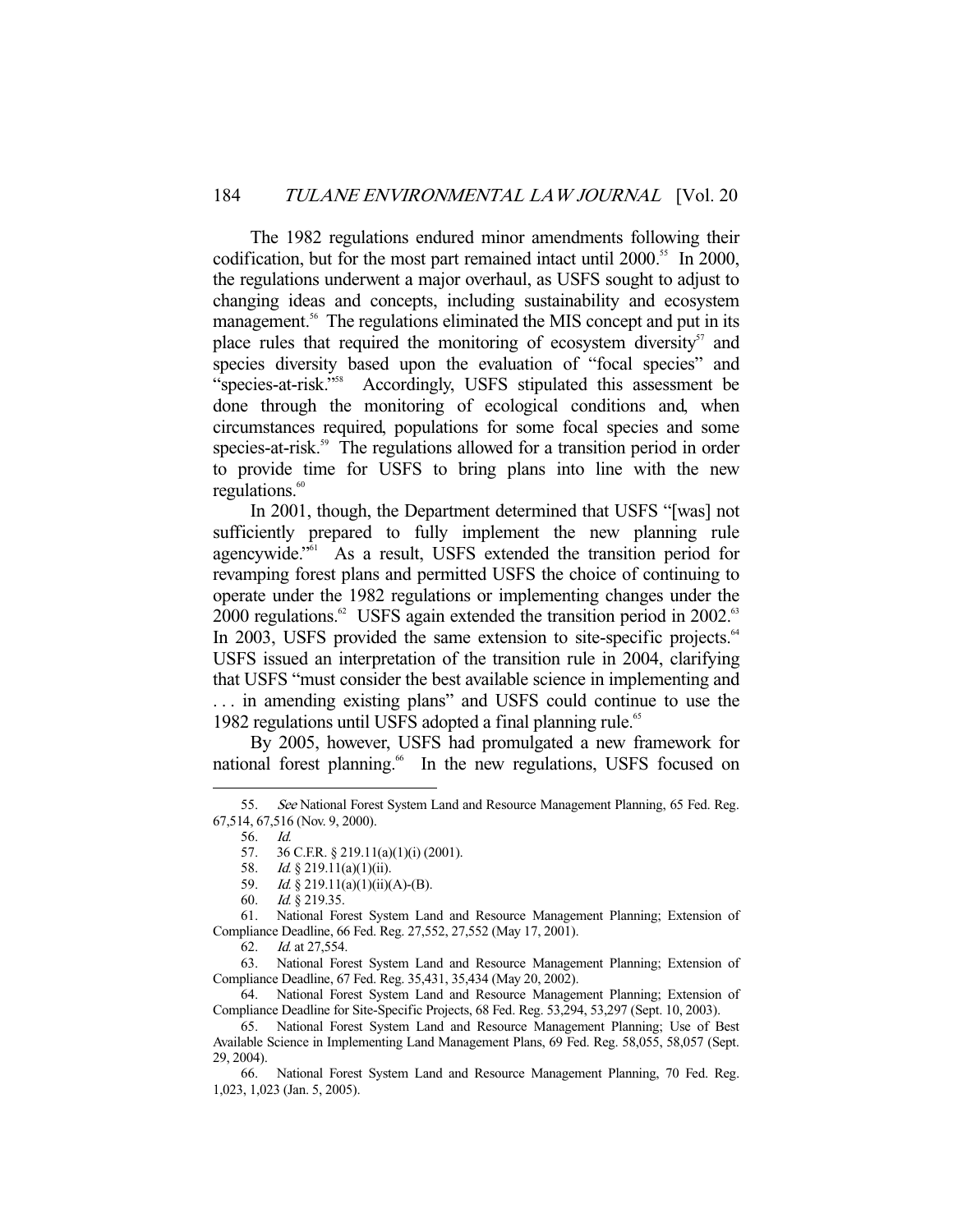"ecosystem diversity as the primary means of providing for the diversity of plant and animal communities."67 USFS built upon the eradication of the MIS concept from the 2000 regulations and did not adopt the species viability requirement, finding that "the more effective the ecosystem management guidance is in sustaining species habitat, the less need there is for analysis and planning at the species level of ecological organization."68 The only vestige of the MIS concept remained in the transition period section of the 2005 regulations, which stated that USFS could comply with MIS obligations under plans developed under the 1982 regulations "by considering data and analysis relating to habitat unless the plan specifically require[d] population monitoring or population surveys for the species."69

 Despite the codification of the 2005 regulations, the 1982 regulations still governed many USFS actions because of the transition rule USFS put in place following the overhaul of the regulations in  $2000$ .<sup>70</sup> As a result, a tension emerged as to whether USFS should monitor species individually to ensure viability of populations under the 1982 regulations, when the 2005 regulations no longer called for specific population monitoring.<sup>71</sup> This tension ultimately sparked lawsuits between environmental groups and USFS.<sup>72</sup> Furthermore, while the Federal circuit courts could agree that NFMA imposed substantive requirements, whether habitat as a proxy, $\frac{1}{3}$  rather than individual population monitoring, fulfilled NFMA's mandate to provide for diversity and satisfied USFS's regulatory obligations to maintain viable populations, led to a split in the courts.<sup>74</sup>

-

72. See, e.g., id. (explicating that environmental groups challenged USFS's habitat studies because USFS did not undertake any species population trends studies).

 73. USFS's employment of habitat studies became known as the proxy-on-proxy method because the approach "operate[d] on the assumption that as long as a species' habitat [wa]s maintained, the species will likewise be maintained. Thus, analysis of trends in the species habitat [wa]s, in essence, an indirect measurement of the species population trends." Lands Council v. Powell, 395 F.3d 1019, 1036 n.23 (9th Cir. 2005).

74. Compare Inland Empire Pub. Lands Council, 88 F.3d at 757, 763 (finding NFMA imposed substantive requirements and permitting habitat studies as a measure for population viability), with Utah Envtl. Cong. v. Bosworth, 372 F.3d 1219, 1223 n.3, 1227 (10th Cir. 2004)

 <sup>67.</sup> Id. at 1,029.

 <sup>68.</sup> Id.

 <sup>69. 36</sup> C.F.R. § 219.14(f) (2005).

<sup>70.</sup> See, e.g., Utah Envtl. Cong. v. Zieroth, 190 F. Supp. 2d. 1265, 1269 (D. Utah 2002) (establishing that action commenced in 2000 over USFS forest plan would be governed by 1982 regulations).

 <sup>71.</sup> See, e.g., Inland Empire Pub. Lands Council v. U.S. Forest Serv., 88 F.3d 754, 759-60 (9th Cir. 1996) (exemplifying that environmental groups interpreted regulations to require populations studies, while USFS interpreted regulations to permit habitat studies to ensure species viability).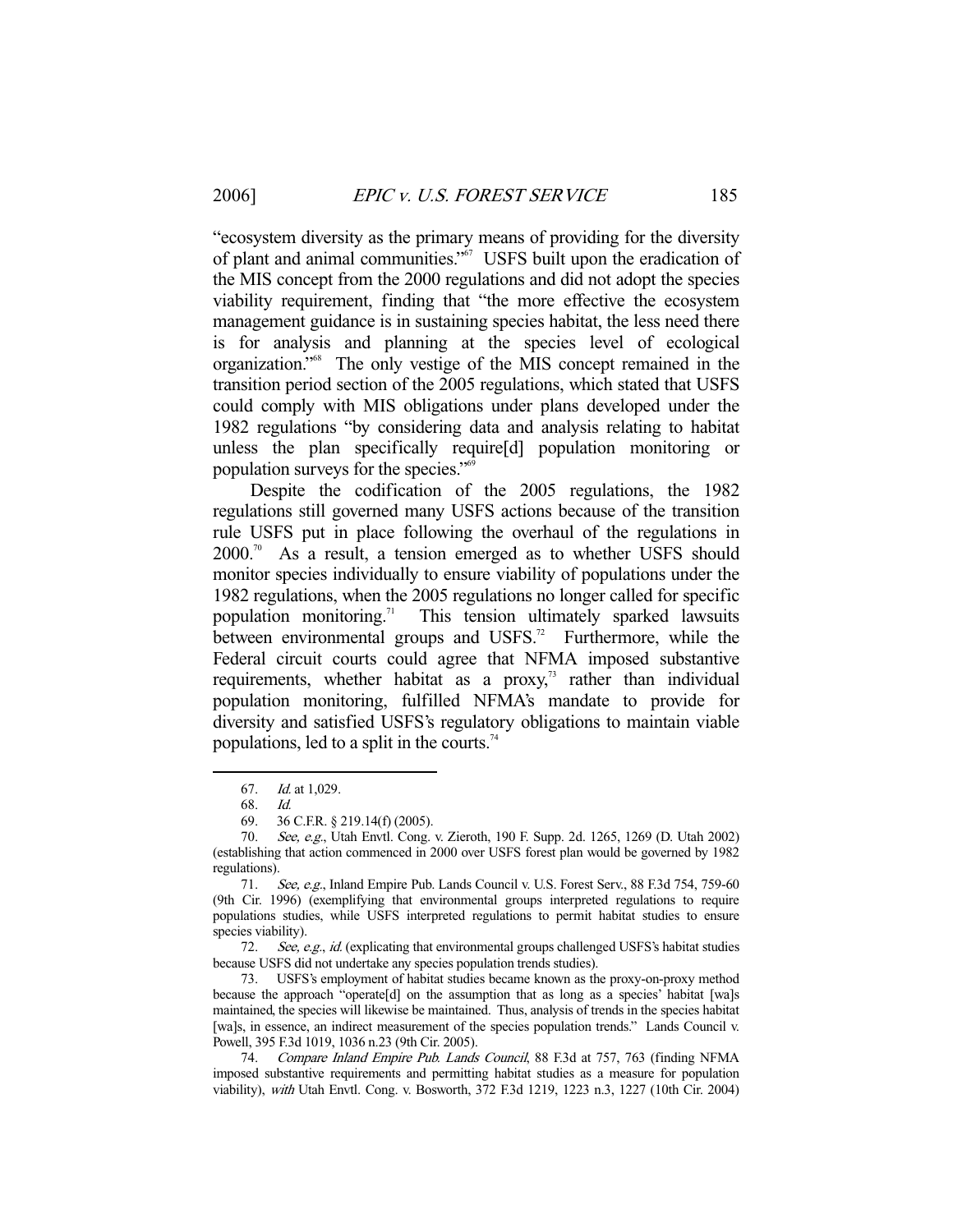In Inland Empire Public Lands Council v. United States Forest Service, the Ninth Circuit permitted USFS deference in providing for species viability through habitat studies rather than specific population monitoring.<sup>75</sup> Environmental groups had claimed that USFS failed to examine species population size, trends, or interspecies interaction before approving timber sales in the Kootenai National Forest.<sup>76</sup> The Ninth Circuit noted that section 219 regulations imposed a duty on USFS to ensure viable populations, particularly sensitive species populations.<sup>77</sup> USFS argued that its "habitat viability analysis," which measured how much habitat a species required to survive, would ensure species viability through commensurate habitat provision.<sup>78</sup> The environmental groups, on the other hand, argued that section 219 regulations required USFS to examine the population of each species rather than just habitat as a proxy.79 The Ninth Circuit applied an arbitrary and capricious standard in evaluating whether USFS's methodology met the obligations under section 219.<sup>80</sup> Because USFS's method of measuring habitat as a proxy for populations did not exhibit any fundamental scientific error and could reasonably ensure species viability, the Ninth Circuit held that USFS's approach conformed with the requirements of NFMA regulations.<sup>8</sup>

 The Ninth Circuit continued to defer to USFS's use of habitat studies and the provision of adequate habitat quantities in *Idaho Sporting* Congress *v.* Thomas.<sup>82</sup> So long as USFS could demonstrate "no appreciable habitat disturbance" from the proposed project, the Ninth Circuit found that "using habitat as a proxy for population [was] not arbitrary and capricious."83

The Ninth Circuit reaffirmed this holding in *Native Ecosystems* Council v. United States Forest Service.<sup>84</sup> In Native Ecosystems, an environmental group claimed USFS failed to appropriately monitor goshawk populations and goshawk viability in the Helena National

80. Id.

-

82. 137 F.3d 1146, 1154 (9th Cir. 1998).

84. 428 F.3d 1233, 1251 (9th Cir. 2005).

<sup>(</sup>finding NFMA imposed substantive requirements and requiring USFS to monitor species populations for viability).

 <sup>75. 88</sup> F.3d at 760.

 <sup>76.</sup> Id. at 758.

 <sup>77.</sup> Id. at 759.

 <sup>78.</sup> Id.

Id. at 760.

 <sup>81.</sup> Id. at 762-63.

 <sup>83.</sup> Id.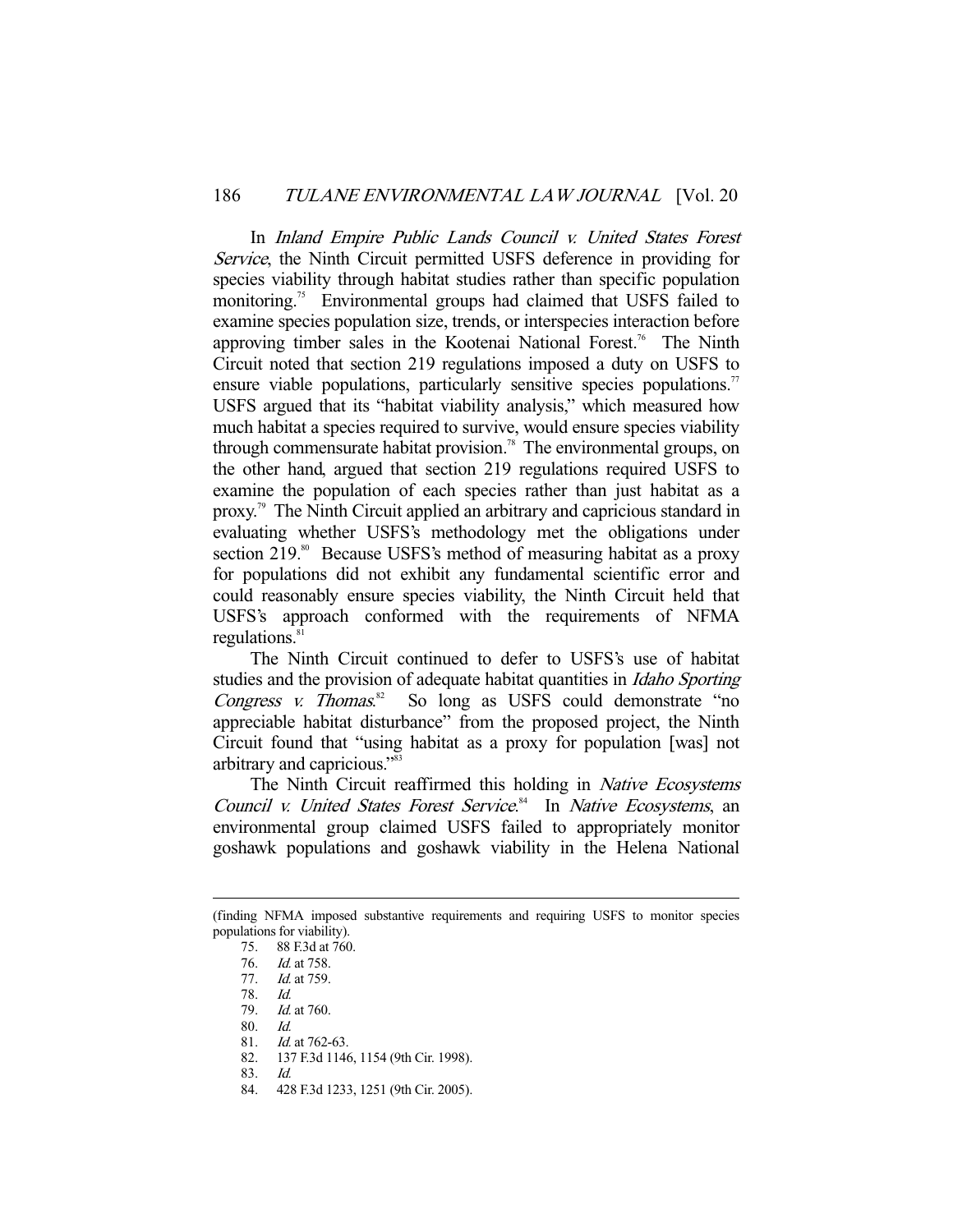Forest.<sup>85</sup> USFS argued its responsibility under NFMA permitted USFS to preserve goshawk habitat in order to ensure goshawk viability.<sup>86</sup> The Ninth Circuit agreed, stating that

[Ninth Circuit] case law permit[ted] the Forest Service to meet the wildlife species viability requirements by preserving habitat, but only where both the Forest Service's knowledge of what quality and quantity of habitat [wa]s necessary to support the species and the Forest Service's method for measuring the existing amount of that habitat [we]re reasonably reliable and accurate.<sup>8</sup>

Upon examining the specific facts of the claim, the Ninth Circuit found USFS's methodology to be reasonable and therefore commensurate with the requirements of NFMA regulations.<sup>88</sup>

 When the Ninth Circuit did not find USFS's scientific methodology to be sound or reasonable, however, the court rejected habitat studies as a means to ensure species viability.<sup>89</sup> In *Idaho Sporting Congress, Inc. v.* Rittenhouse, environmental groups argued habitat studies and commensurate habitat provision did not meet the mandate of NFMA regulations, which required the monitoring of species populations.<sup>90</sup> USFS had planned to affect two timber sales in the Boise National Forest.<sup>91</sup> In evaluating the effects of the sales on species populations within the forest, USFS relied on a monitoring report that had rendered USFS's habitat studies antiquated and erroneous.<sup>92</sup> The Ninth Circuit declared that USFS's "methodology [did] not reasonably ensure viable populations of the species at issue."<sup>93</sup> Because USFS's methodology exhibited clear flaws, the Ninth Circuit held USFS's "use of habitat as a proxy for population monitoring . . . was arbitrary and capricious."94 The Ninth Circuit also encouraged specific population monitoring, despite the allowance of habitat studies with sound methodology.<sup>95</sup>

 The United States Court of Appeals for the Seventh Circuit drew on Inland Empire Public Lands Council in its decision in Indiana Forest Alliance, Inc. v. United States Forest Service.<sup>96</sup> Like the Ninth Circuit,

-

96. 325 F.3d 851, 863-64 (7th Cir. 2003).

 <sup>85.</sup> Id. at 1249-50.

 <sup>86.</sup> Id. at 1250.

 <sup>87.</sup> Id.

 <sup>88.</sup> Id. at 1251.

 <sup>89.</sup> Idaho Sporting Cong., Inc. v. Rittenhouse, 305 F.3d 957, 972-73 (9th Cir. 2002).

<sup>90.</sup> *Id.* at 966.<br>91. *Id.* at 964.

*Id.* at 964.

<sup>92.</sup> *Id.* at 967.

<sup>93.</sup> *Id.* at 972.

<sup>94.</sup> Id. at 972-73.

 <sup>95.</sup> Id. at 973.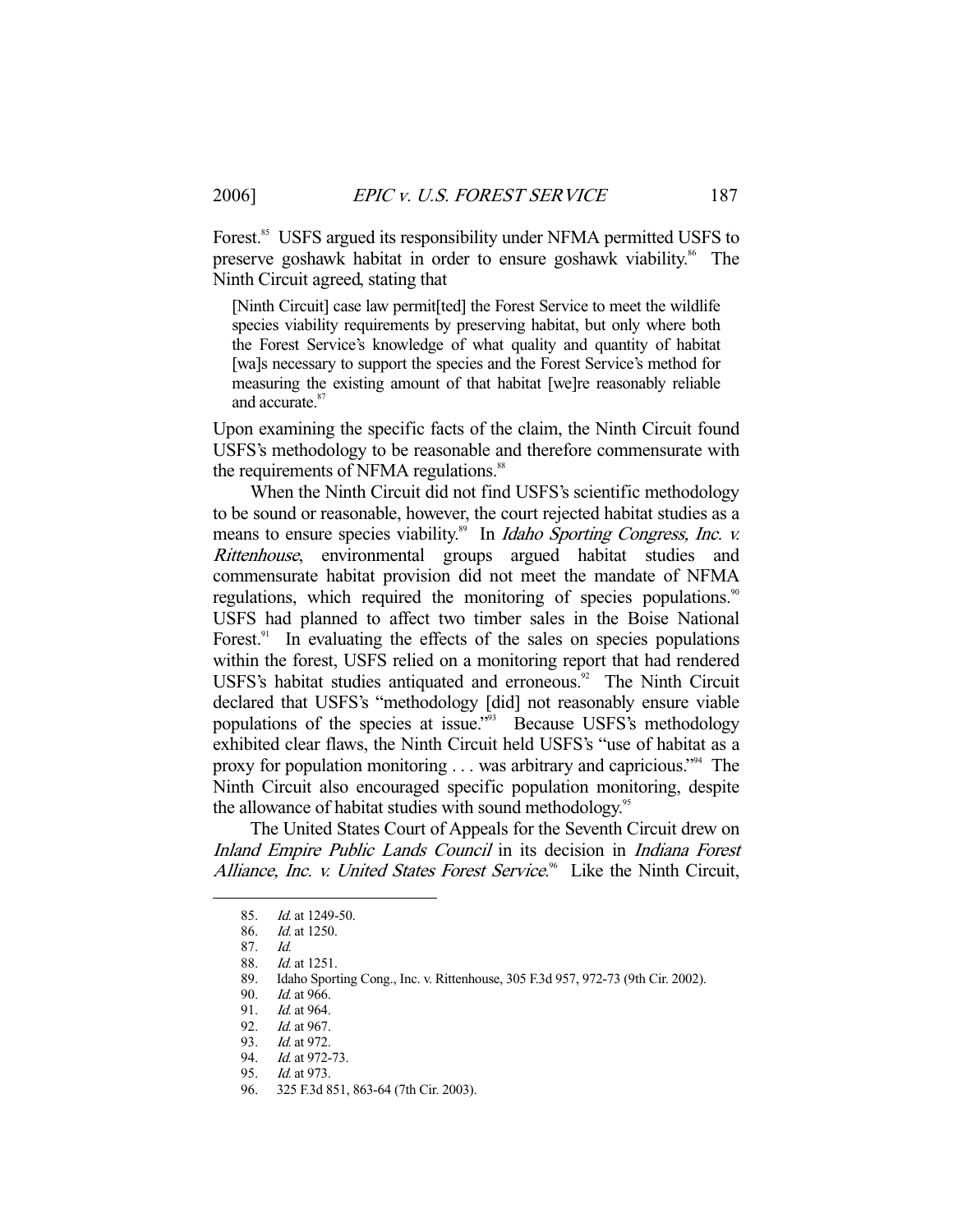the Seventh Circuit found USFS's use of habitat studies to ensure species viability to be in keeping with the mandate of NFMA regulations. $\frac{97}{2}$ USFS had planned to open areas of the Hoosier National Forest in an area with neotropical migrant bird populations.<sup>98</sup> Environmental groups concerned with the open areas' effects on the bird populations filed suit, claiming USFS failed to collect population data on MIS, as required by NFMA regulations.<sup>99</sup> USFS argued that habitat studies permitted it to monitor habitat available for MIS.<sup>100</sup> The environmental groups in Indiana Forest Alliance, Inc., like the groups in Inland Empire Public Lands Council, argued that both NFMA and its implementing regulations required USFS to monitor specific populations.101 The Seventh Circuit found that neither NFMA nor its implementing regulations "impose[d] such a specific requirement on the [USFS]."102 Just as the Ninth Circuit decided in Inland Empire Public Land Council and Thomas, the Seventh Circuit found USFS's methodology of habitat studies in *Indiana Forest Alliance* to be "eminently reasonable" given the nature of USFS's project.<sup>103</sup>

 In 1999, the Sierra Club brought the same issue (i.e., whether habitat as a proxy could be used to ensure species viability) before the United States Court of Appeals for the Eleventh Circuit.<sup>104</sup> In Sierra Club v. Martin, USFS had proposed to sell timber rights in approximately 2000 acres of forest.<sup>105</sup> In making the decision to proceed with selling timber rights, USFS relied on habitat studies and habitat provision rather than population information or individual species data.<sup>106</sup> Sierra Club filed suit alleging that USFS had failed to acquire data on particular MIS, as required by NFMA section 219 regulations.<sup>107</sup> USFS argued that, under the implementing regulations, it had no duty to collect MIS population data, asserting that habitat information USFS had collected sufficed.<sup>108</sup> The Eleventh Circuit reviewed the specific language of section 219 to construe whether the regulations required USFS to undertake particular population studies or whether USFS could substitute

-

108. Id. at 4.

<sup>97.</sup> *Id.* at 865.

<sup>98.</sup> *Id.* at 854-55.<br>99. *Id.* at 855.

Id. at 855.

 <sup>100.</sup> Id. at 863.

 <sup>101.</sup> Id.

 <sup>102.</sup> Id.

 <sup>103.</sup> Id. at 864.

 <sup>104.</sup> Sierra Club v. Martin, 168 F.3d 1, 3 (11th Cir. 1999).

 <sup>105.</sup> Id. at 2.

 <sup>106.</sup> Id. at 3.

 <sup>107.</sup> Id.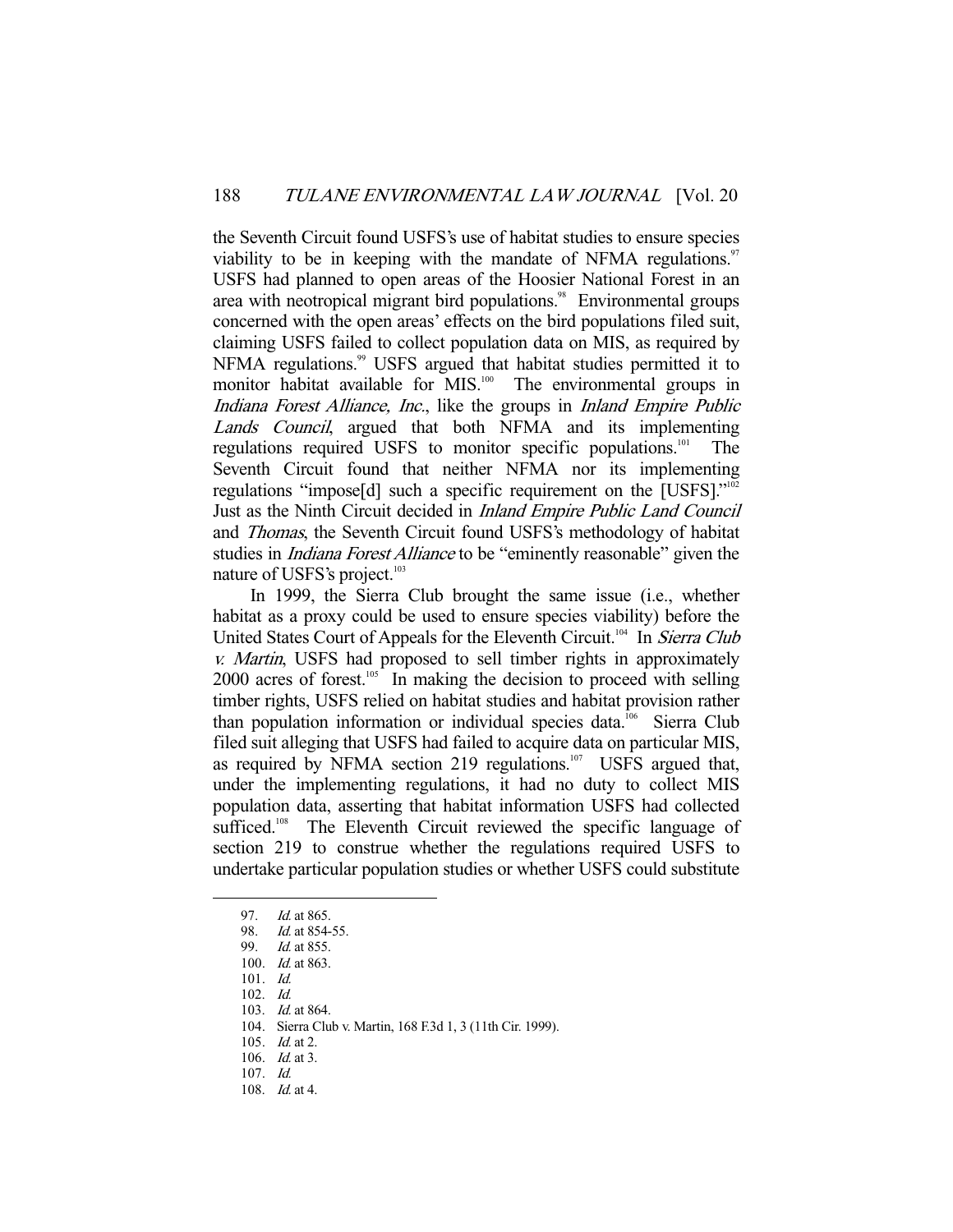habitat studies for MIS monitoring.<sup>109</sup> Drawing on section 219.19, which stipulated that USFS monitor population trends and determine relationships to habitat changes, the Eleventh Circuit found that "[i]t [was] implicit that population data must be collected before it can be monitored and its relationships determined."<sup>110</sup> Unlike the Seventh and Ninth Circuits, the Eleventh Circuit held that the section 219 regulations required USFS "to gather quantitative data on MIS and use it to measure the impact of habitat changes on the Forest's diversity."<sup>111</sup>

 Like the Eleventh Circuit, the United States Court of Appeals for the Tenth Circuit has largely sidelined Seventh and Ninth Circuit precedent and found that NFMA regulations in section 219 required USFS to monitor specific populations.<sup>112</sup> In *Utah Environmental* Congress v. Bosworth, USFS had marked two groups of MIS in a project development area.<sup>113</sup> USFS did not collect specific data about the MIS groups.114 USFS argued that NFMA regulations only required USFS to monitor trends of population, leaving the methodology to USFS discretion.<sup>115</sup> The Tenth Circuit, however, turned to Eleventh Circuit precedent to determine that NFMA regulations required USFS "to use actual, quantitative population data to effectuate its MIS monitoring obligations."116 The Tenth Circuit found the plain language of the regulations required species populations to be monitored.<sup>117</sup> Within this climate of disagreement between circuit courts regarding the efficacy of the use of habitat as a proxy for population, the Ninth Circuit handed down yet another opinion affirming the method in 2006.<sup>118</sup>

#### III. COURT'S DECISION

 In the noted case, the Ninth Circuit took an inductive approach to decide USFS's employment of habitat as a proxy satisfied NFMA's mandate to ensure diversity and species viability.<sup>119</sup> The Ninth Circuit

 <sup>109.</sup> Id. 5-7.

 <sup>110.</sup> Id. at 6.

<sup>111.</sup> *Id.* at 7.

 <sup>112.</sup> Utah Envtl. Cong. v. Bosworth, 372 F.3d 1219, 1226 (10th Cir. 2004).

 <sup>113.</sup> Id. at 1224.

 <sup>114.</sup> Id.

 <sup>115.</sup> Id. at 1225.

 <sup>116.</sup> Id. at 1226.

 <sup>117.</sup> Id.

<sup>118.</sup> See discussion *infra* Part III (describing the Ninth Circuit's most recent decision regarding the use of the method of habitat as a proxy).

 <sup>119.</sup> See Envtl. Prot. Info. Ctr. v. U.S. Forest Serv., 451 F.3d 1005, 1017-18 (9th Cir. 2006) (basing the decision on individual facts, a statute, regulations and previous decisions of the Ninth Circuit).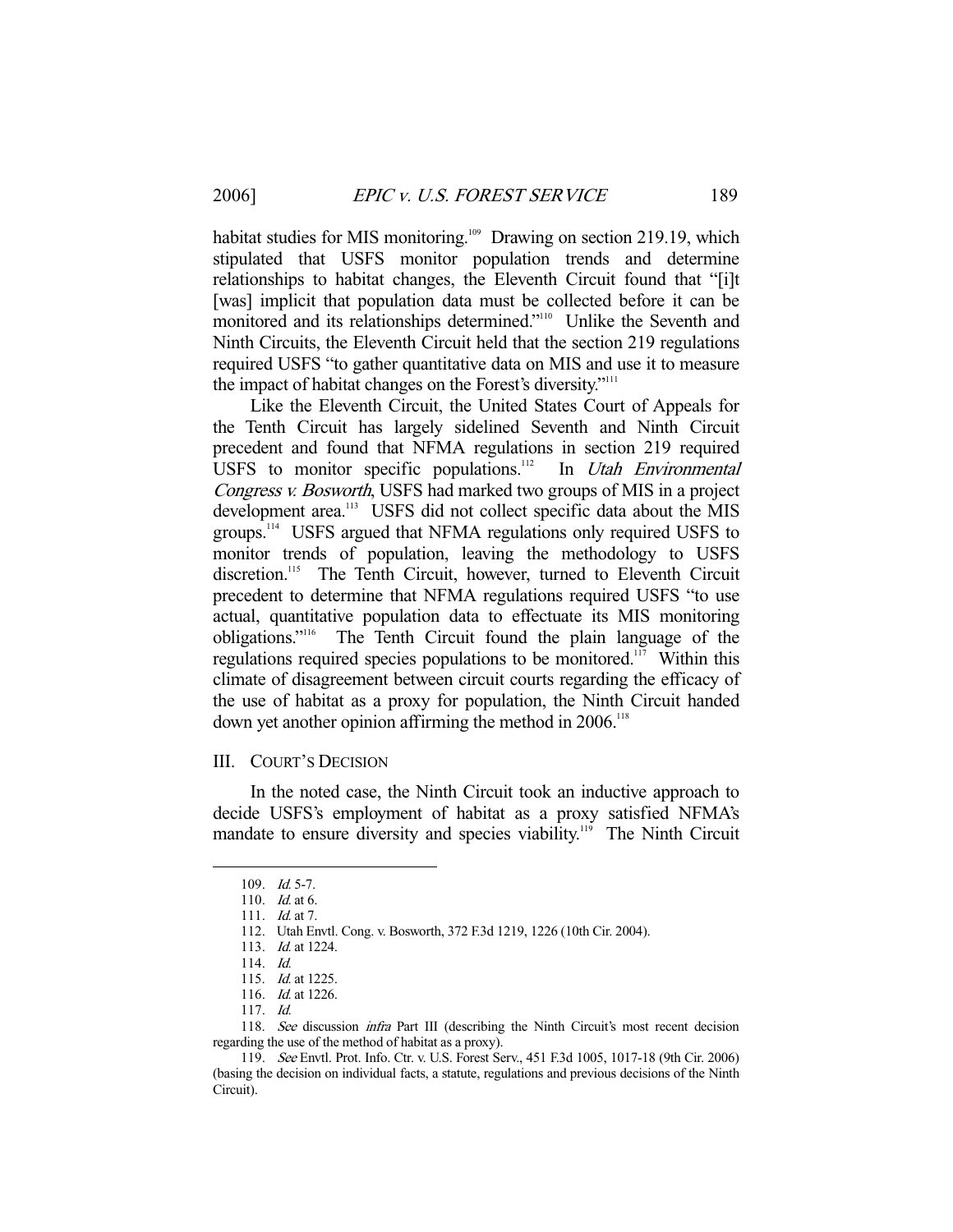began its review of the district court's decision with a reiteration of the relevant NFMA sections.<sup>120</sup> The Ninth Circuit then proceeded to analyze the factual saga underlying the claim itself. $121$  Following its review of the factual saga, the Ninth Circuit presented the issue alleged by EPIC whether USFS could rely on habitat studies in lieu of individual population monitoring—in order to evaluate the efficacy of the EPIC's claim.122 Finally, the Ninth Circuit concluded its decision by drawing on and reiterating its own precedent to determine USFS employed adequate methodology to satisfy NFMA and the implementing regulations.<sup>123</sup>

 Initially, the Ninth Circuit stated that NFMA imposed substantive duties on USFS.<sup>124</sup> The Ninth Circuit accentuated NFMA's mandate to USFS to provide for diversity of plant and animal species in national forests.125 Accordingly, the Ninth Circuit drew specific attention to NFMA's section 219 implementing regulations, which required USFS to maintain viable species populations through wildlife habitat management by supporting a minimum number of reproductive species that could interact with each other.<sup>126</sup>

 In order to provide a baseline of facts by which to assess the validity of EPIC's claim, the Ninth Circuit then enumerated the details of the Klamath Forest Plan USFS put in place to comply with NFMA and the population viability maintenance requirement.<sup>127</sup> Specifically, the Ninth Circuit noted that USFS chose twenty-seven MIS to be monitored in order to gauge plan and project impacts in accordance with 36 C.F.R.  $§$  219.19.<sup>128</sup> The Ninth Circuit further pointed to an evaluation of impacts prepared by a Wildlife Biologist and Fisheries Biologist for the Sale.<sup>129</sup> This assessment, the Ninth Circuit noted, indicated that six out of sixteen MIS selected by the Biologists for evaluation would suffer minor displacement and minor short-term population loss as a result of the Sale's impact on habitat.<sup>130</sup>

 After setting forth the details of the Klamath Forest Plan and the habitat study USFS undertook via the Biologists to determine the Sale's impact on wildlife in the Sale area, the Ninth Circuit presented EPIC's

- 125. Id.
- 126. Id. 127. Id.
- 128. Id.
- 129. Id.
- 130. Id.

 <sup>120.</sup> Id. at 1017.

 <sup>121.</sup> Id.

 <sup>122.</sup> Id.

 <sup>123.</sup> Id. 1017-18.

 <sup>124.</sup> Id. at 1017.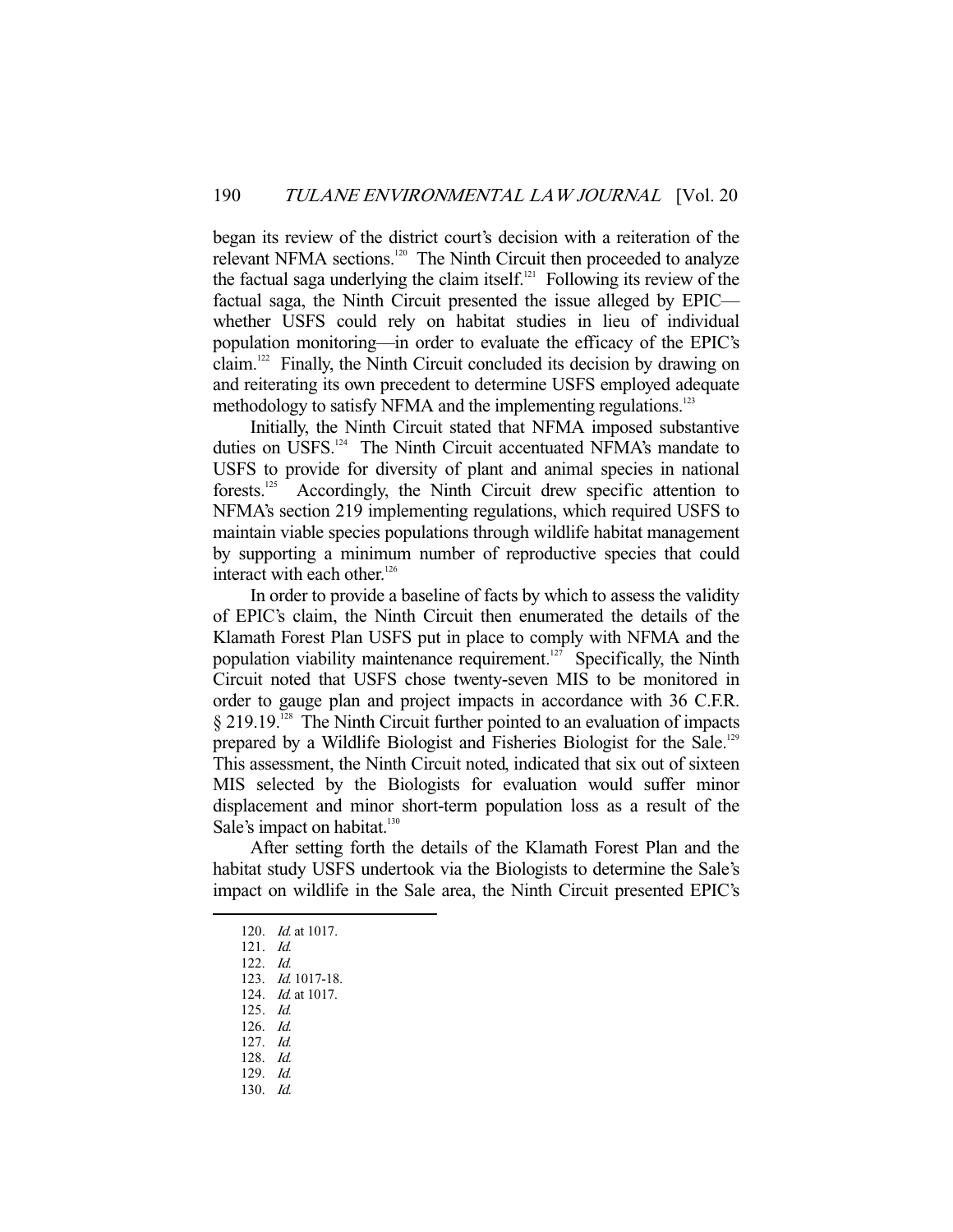claim that USFS failed to monitor specific populations in order to take into account the effects of the Sale.<sup>131</sup> The Ninth Circuit then juxtaposed the claim with an explanation of the "proxy-on-proxy," or habitat as a proxy, method.<sup>132</sup> Drawing upon previous Ninth Circuit case law, the Ninth Circuit explicated the underlying assumption of the methodology—that the maintenance of species habitat ensured species survival.<sup>133</sup>

 Following the explication of EPIC's contention, the Ninth Circuit turned to the merits of EPIC's claim.<sup>134</sup> Noting previous Ninth Circuit decisions, the Ninth Circuit stated the rule that "absent some indication in the record that USFS's underlying methodology is flawed," the Ninth Circuit "ha[d] previously endorsed" habitat as a proxy.<sup>135</sup> With in-text parenthetical citations, the Ninth Circuit pointed to instances where the court had and had not approved of USFS's use of habitat as a proxy.<sup>136</sup> The Ninth Circuit provided very little, if any, substantive detail of the cases it parenthetically cited in the text of the opinion.<sup>137</sup>

 Finally, the Ninth Circuit examined EPIC's proffer of a USFS monitoring report that EPIC purported would demonstrate the flaws of the method of habitat as a proxy.<sup>138</sup> The report indicated that USFS found it difficult to monitor some MIS and that in some cases USFS could not find a clear link between MIS presence and habitat USFS monitored.<sup>139</sup> EPIC's proffer of the monitoring report did not persuade the Ninth Circuit, however, that USFS's utilized a flawed methodology.<sup>140</sup> In fact, the Ninth Circuit drew on precedent to state "that monitoring difficulties d[id] not render a habitat-based analysis unreasonable, so long as the analysis use[d] all the scientific data currently available."<sup>141</sup> Therefore, finding no fault with USFS's method of using habitat as a proxy, the Ninth Circuit held that the Sale complied with NFMA and affirmed the district court's judgment. $142$ 

-

142. Id.

 <sup>131.</sup> Id.

<sup>132.</sup> Id. See Lands Council v. Powell, 395 F.3d 1019, 1036 n.23 (9th Cir. 2003), and supra note 73 for a more precise review of the Ninth Circuit's explanation of the proxy-on-proxy method.

<sup>133.</sup> Envtl. Prot. Info. Ctr., 451 F.3d at 1017.

 <sup>134.</sup> Id.

 <sup>135.</sup> Id.

 <sup>136.</sup> Id. at 1017-18.

<sup>137.</sup> See id. (demonstrating a lack of substantive detail in the parenthetical citations).

 <sup>138.</sup> Id. at 1018.

 <sup>139.</sup> Id.

 <sup>140.</sup> Id.

 <sup>141.</sup> Id.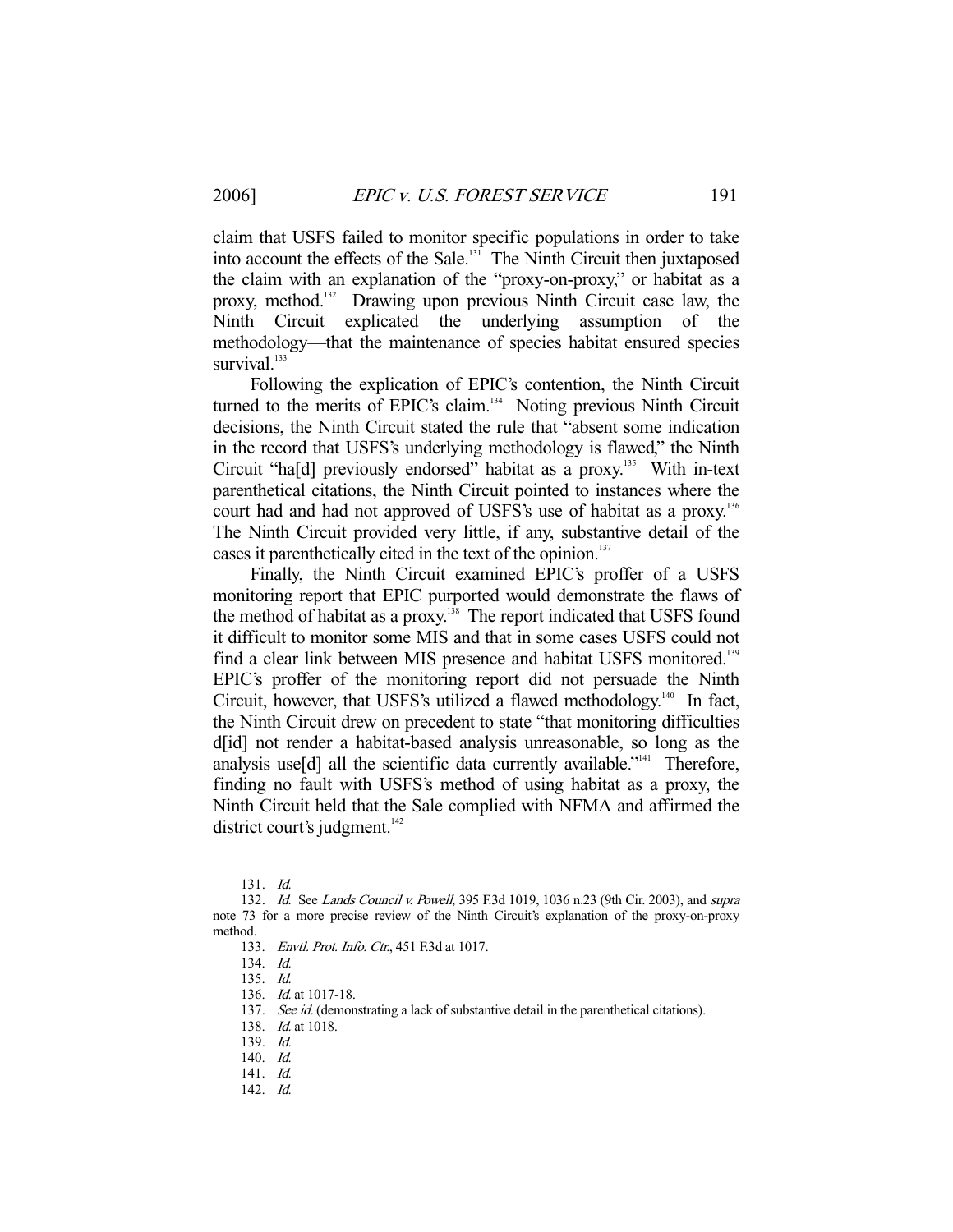#### IV. ANALYSIS

 The Ninth Circuit's decision in Environmental Protection Information Center and its underlying reasoning present many relevant issues regarding environmental integrity and statutory interpretation.<sup>143</sup> At first glance, previous Ninth Circuit decisions buttress the Ninth Circuit's conclusion that habitat studies (habitats as proxies) ensure the viability of species populations, thus fulfilling NFMA's mandate and its implementing regulations.<sup>144</sup> Like the environmental groups in both *Inland Empire* Public Land Council and Native Ecosystems Council,<sup>145</sup> EPIC attacked USFS's invocation of habitat as a proxy in wildlife analysis based upon NFMA implementing regulations.146 Similar to the response given by the Ninth Circuit in those previous decisions, in Environmental Protection Information Center, the Ninth Circuit tested the efficacy of USFS utilizing habitat studies, based upon the underlying facts of the case and the Klamath Forest Plan in place when EPIC filed suit. $147$ 

 Unfortunately, the Ninth Circuit failed to address at any length the distinguishing characteristics of other notable Ninth Circuit cases, including *Rittenhouse* and *Thomas*.<sup>148</sup> Where the Ninth Circuit expanded its test for sound methodology for habitat as a proxy by adding the "no appreciable habitat disturbance" standard in *Thomas*,<sup>149</sup> the Ninth Circuit contracted the test in Environmental Protection Information Center. In fact, the Ninth Circuit did not even attempt to examine whether the effects the Sale would have on the spotted owl population amounted to appreciable habitat disturbance, as  $\overline{Thomas}$  called to test.<sup>150</sup> As for the core test—whether habitat as a proxy for population might meet NFMA regulations because of the use of sound and reasonable methodology underlying the habitat studies—the Ninth Circuit provided no basis by which to assess whether *Rittenhouse* could apply, and whether the reliance on one study presented by the Wildlife Biologist and the

<sup>143.</sup> See, e.g., Jamison E. Colburn, The Indignity of Federal Wildlife Habitat Law, 57 ALA. L. REV. 417, 474 (2005) (noting the disjuncture within USFS as to how to measure diversity and which species to manage).

 <sup>144.</sup> See, e.g., Inland Empire Pub. Lands Council v. U.S. Forest Serv., 88 F.3d 754, 763 (9th Cir. 1996) (permitting habitat studies as a measure for population viability).

 <sup>145.</sup> See supra text accompanying notes 79-81, 85-88 (describing Ninth Circuit cases in which environmental groups attacked USFS's use of habitat as a proxy and where USFS prevailed).

<sup>146.</sup> Envtl. Prot. Info. Ctr., 451 F.3d at 1017.

 <sup>147.</sup> Id.

 <sup>148.</sup> Id. at 1017-18.

 <sup>149.</sup> Idaho Sporting Cong. v. Thomas, 137 F.3d 1146, 1154 (9th Cir. 1998).

<sup>150.</sup> See Envtl. Prot. Info. Ctr., 451 F.3d at 1017-18 (failing to discuss the Thomas decision).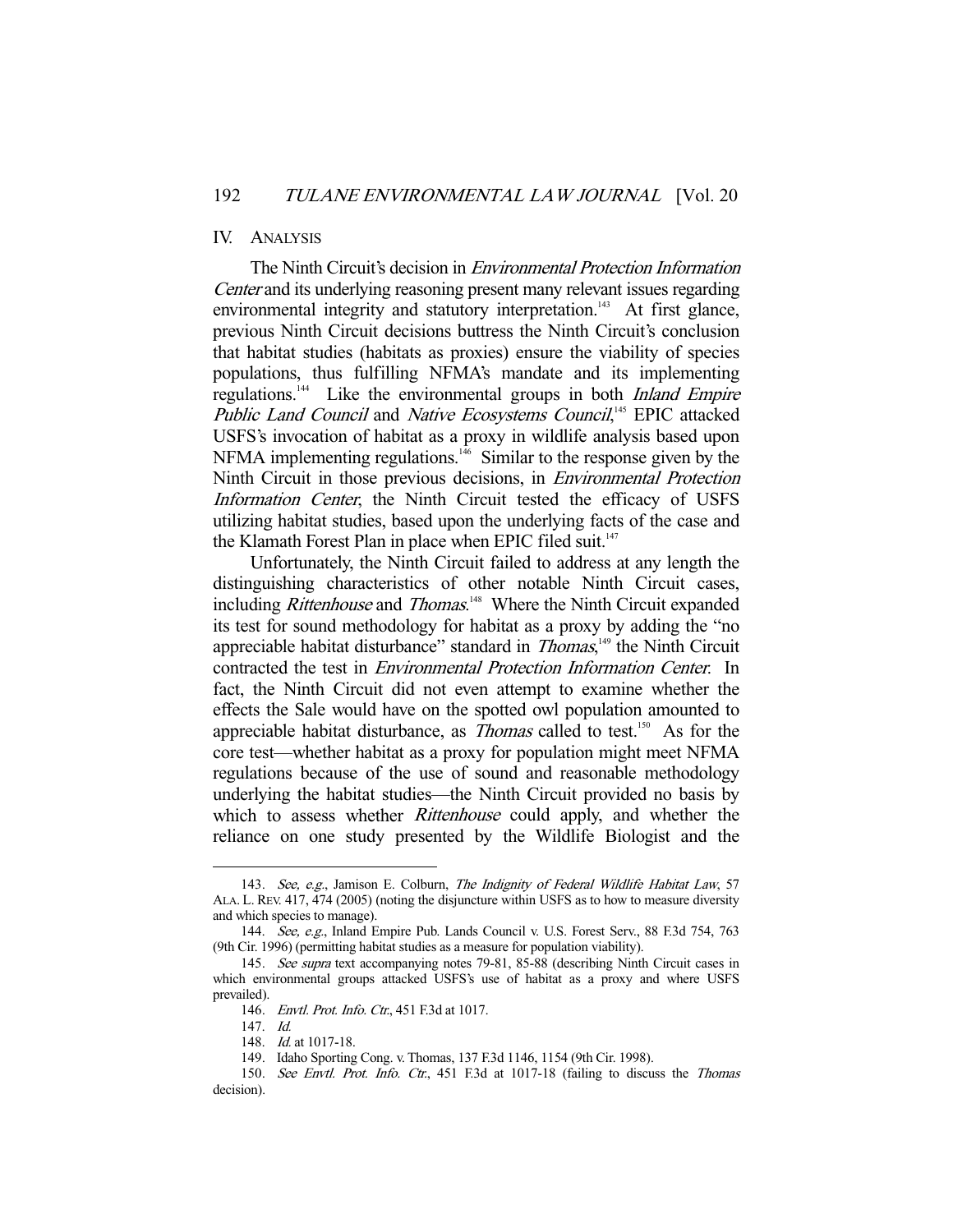Fisheries Biologist, upon which the Ninth Circuit based its conclusion, met the requirement of methodological soundness. In this respect, the Ninth Circuit's decision provoked the most disappointment because the facially plain analysis seemed, at best, purgative of previous Ninth Circuit decisions.

 Even if the Ninth Circuit had adequately considered its own precedent, the inattention it paid to other circuit court decisions seemed remiss, given the chasm that has opened, largely in the wake of Ninth Circuit decisions.<sup>151</sup> For instance, based upon the lack of reasoning the Ninth Circuit provided in Environmental Protection Information Center, the court might have done well to call upon the Seventh Circuit's decision in Indiana Forest Alliance and simply proclaim that NFMA and the implementing regulations imposed no duty to monitor individual species.<sup>152</sup> While this interpretation of both NFMA and the regulations seems dubious at best,<sup>153</sup> at least the interpretation would have provided the Ninth Circuit with a basis, albeit erroneous, to reject EPIC's claim. Furthermore, if the Ninth Circuit had examined either Tenth Circuit or Eleventh Circuit jurisprudence, the Ninth Circuit may have at least feigned to examine the present case at hand, rather than immediately write off EPIC's NFMA claim.

 That the Ninth Circuit did not examine any other circuit decisions, however, merely exemplifies the fact that the time has come for the United States Supreme Court to grant a writ of certiorari to hear the issue of whether habitat as a proxy fulfills USFS's obligations to monitor populations in order to ensure viability. In doing so, not only would the Supreme Court bring cohesion to all federal district and circuit courts regarding how the courts should settle the issue of habitat as a proxy for populations, but the Supreme Court could also exact the meaning of NFMA and what Congress first intended in passing the law.

 Congress's very inclusion of the requirement of maintaining a diverse array of plant and animal species in national forests in NFMA<sup>154</sup> makes clear the congressional intent that USFS provide for the maintenance of diversity of animal and plant species in the national forests. Clearly, USFS historically has recognized this importance because the implementing regulations for NFMA, which followed just a short

<sup>151.</sup> See generally discussion supra Part II (emphasizing the disjuncture in different circuit opinions about whether habitat as a proxy may be used to monitor viable species populations).

 <sup>152.</sup> See Ind. Forest Alliance, Inc. v. U.S. Forest Serv., 325 F.3d 851, 863 (7th Cir. 2003) (finding neither NFMA nor its regulations required monitoring of individual species populations).

 <sup>153.</sup> See 36 C.F.R. § 219.19 (1983) (repealed 2001) (calling explicitly for the monitoring of MIS population trends and how those trends relate to changes in habitat).

 <sup>154. 16</sup> U.S.C. § 1604(g)(3)(b) (2000).